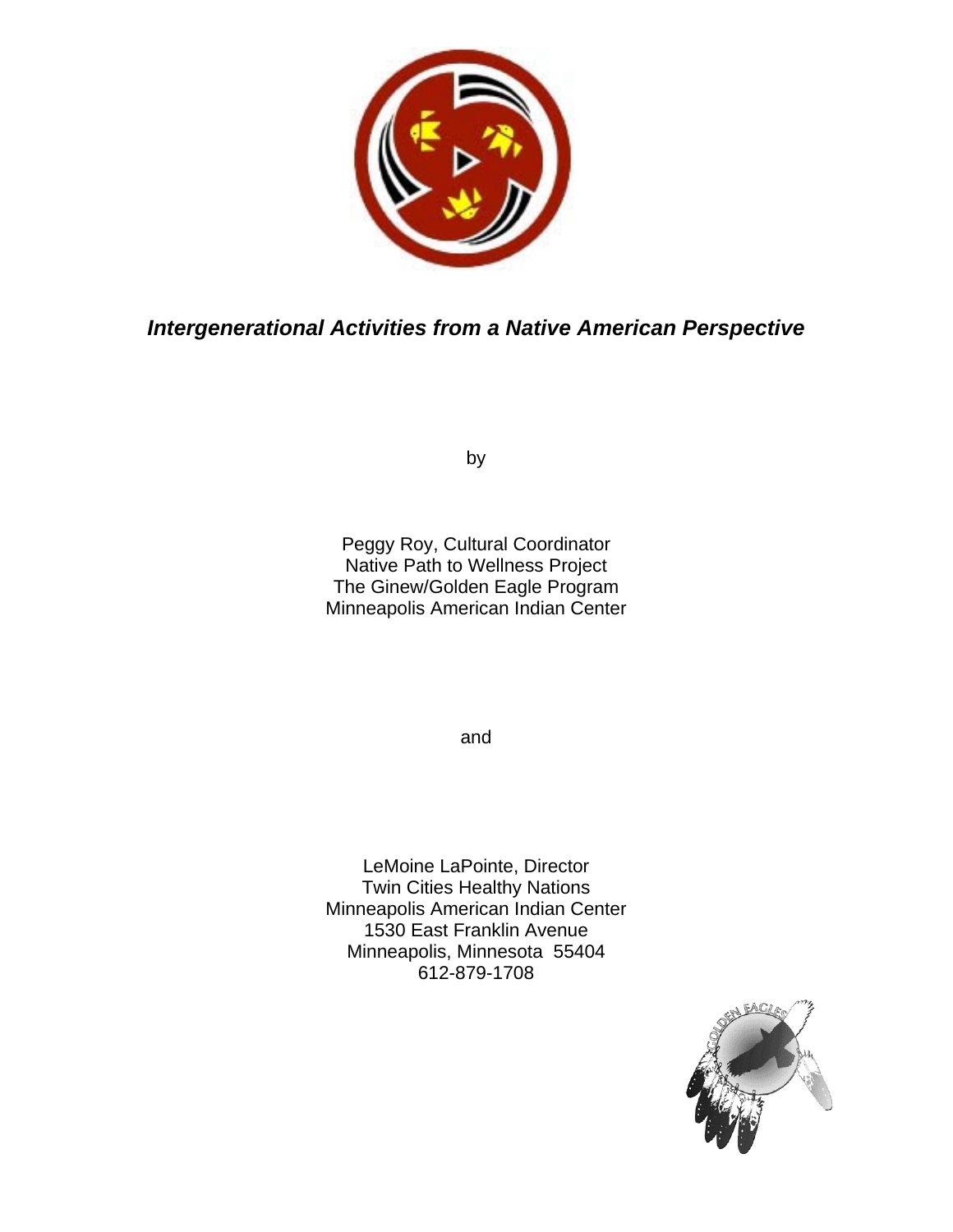# *Preface*

The intergenerational sharing component of The Native Path to Wellness Project is reflective of our purpose – to bring all generations together to experience the mutual benefits of strengthening and supporting cultural learning in the Minneapolis Native American Community. We recognize the need for all age groups to feel included, feel cared about, and safe.

The wisdom of our way of life dictates our stories and continued experiences to retain and nourish our identity as Native American people and, thereby, our cultures are assured to persevere. The commonality of the Intergenerational Sharing Activities is conversation and oral tradition.

You are welcome and encouraged to be innovative and make your own modifications considering your interests, resources, circumstances, and the interests and abilities of the participants.

# *Acknowledgements*

The activities in this publication have been developed by Peggy Roy and LeMoine LaPointe, for the Minneapolis American Indian Center's Native Path to Wellness Project of the Golden Eagle Program, to be culturally relevant to the Native American community.

We thank Amy Bergstrom, Director of Gekinoo'imaagejig, and Tanya Nolte-Baumgardner, a student in the Children Youth and Families graduate program in the Department of Agricultural and Extension Education (Penn State University), for their editorial assistance.

Some of the activities have been modified from the "Intergenerational Activities Sourcebook," which was written by Matt Kaplan and Lydia Hanhardt, and published by The Pennsylvania State University in 2003.

Intergenerational Activities from a Native American Perspective is available on-line at: <http://intergenerational.cas.psu.edu/Docs/NASourcebook.pdf>.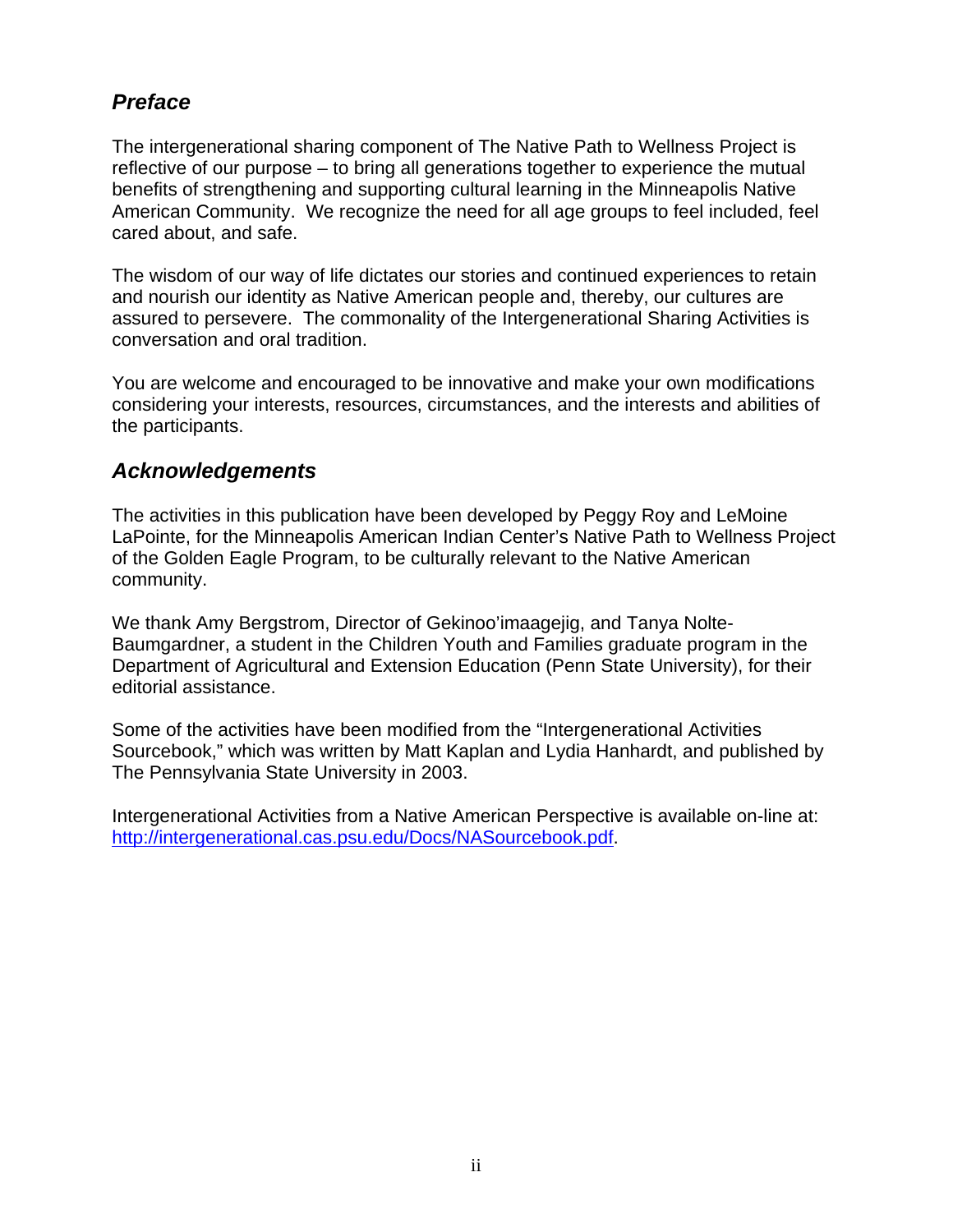# *CONTENTS*

# *Native Path to Wellness Intergenerational Sharing Activities*

Intergenerational Activity **Page** 

| No. 8 - Awensi (Animal) Bingo  8-9          |  |
|---------------------------------------------|--|
|                                             |  |
|                                             |  |
|                                             |  |
|                                             |  |
| No. 13 - Discussions and Deliberation 16-18 |  |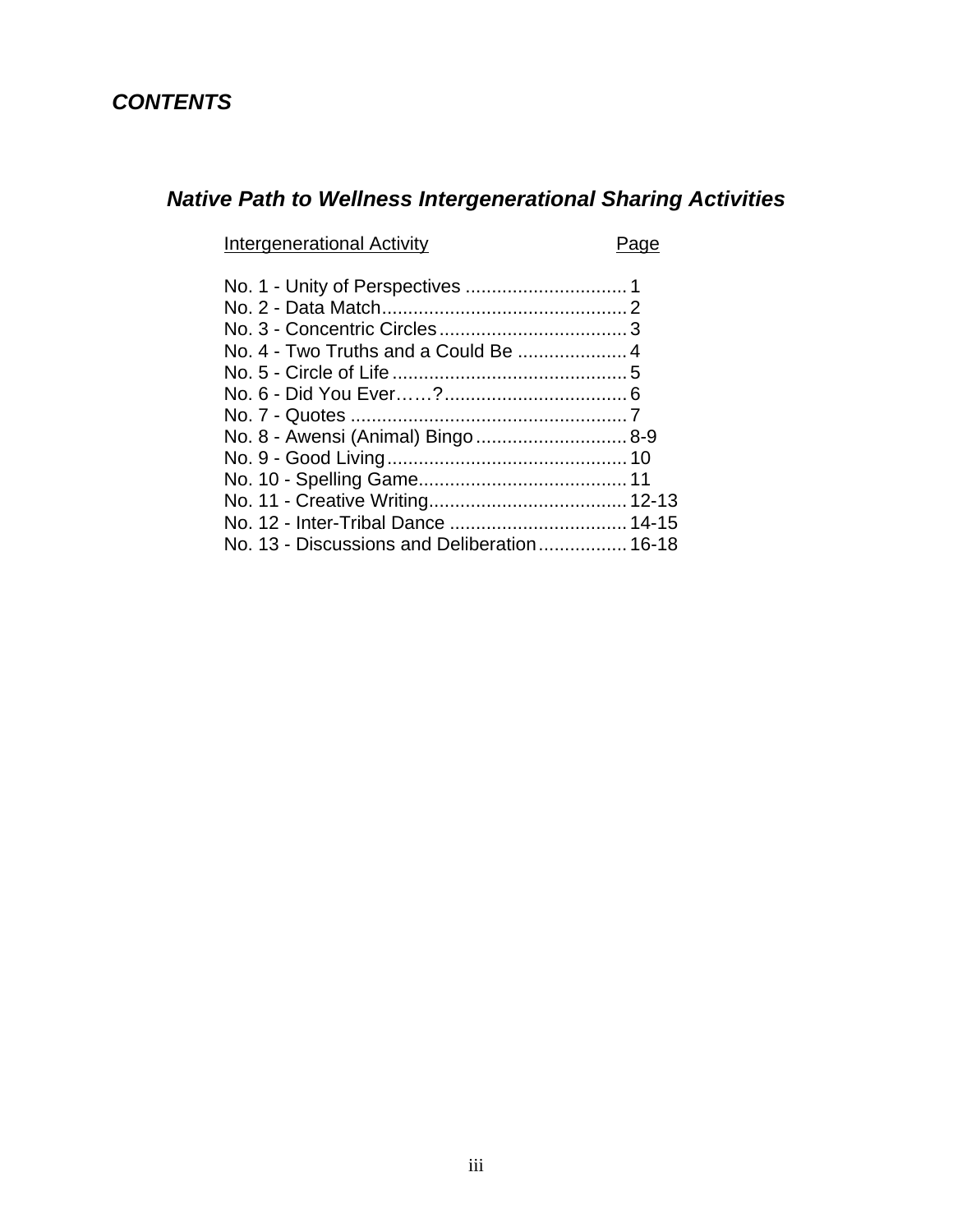# *Unity of Perspectives*

### *Overview*

Participants of this group activity gather in a circle and share their view of a culturally significant object placed in the middle.

### *Objectives*

- Establish a sense of cohesion in an intergenerational group.
- Enhance appreciation and respect for how other people around the world see a common object from diverse viewpoints.

### *Materials/Resources*

- Writing paper
- Pencils

### *Steps*

- 1. Encourage everyone to sit in a circle.
- 2. Place an object in the center of the circle. Ask each person to quietly think about what they see in front of him or her. During this quiet time, the facilitator will burn sage and purify the circle in silence.
- 3. Ask each person to do the following:
	- a. Draw a picture of what you see. Write one word beneath the picture that best describes the thought that was foremost in your mind and heart during your quiet time and drawing time.
	- b. Have each person share a story with the others in the circle about what they saw, what they drew, and the word they wrote.

# *Reflection*

Everyone will see different points of views based on the direction they occupy in the circle. If we are willing to listen to everyone's perspective, then we can get a more accurate description of the object in the center. This is one way to put our minds together. When we get increased clarity from each other, we should give thanks and be grateful to each other.

### *Suggestions for the object in the center of the room*

- A drum, set on its side with drumsticks on top
- An eagle feather on sage, cedar, sweet grass braid, tobacco
- A pair of moccasins (infant, child, adult, or elders)
- Cradleboard (beaded or plain hide)
- A simulated star
- Earthball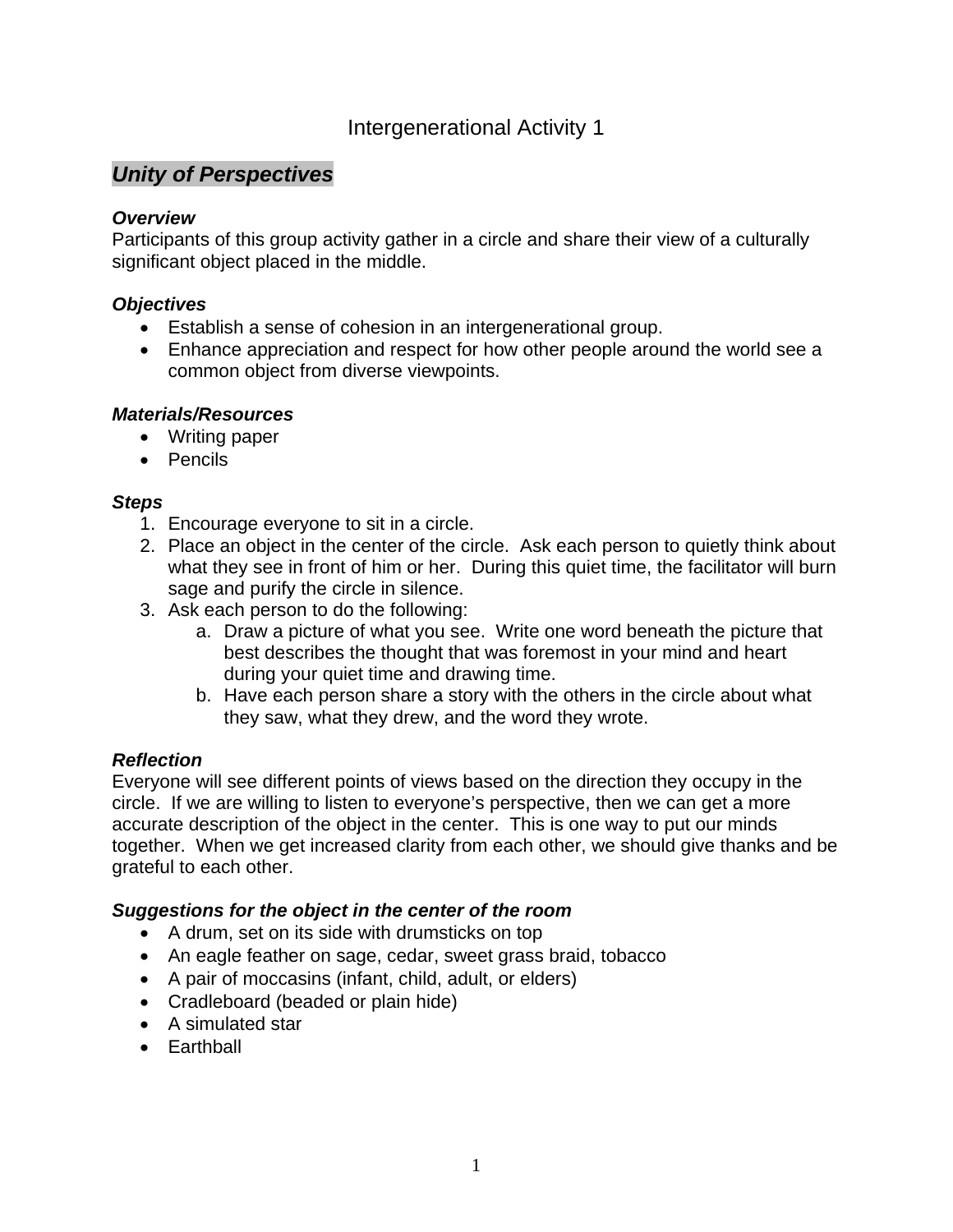# *Data Match*

### *Overview*

In this activity, participants answer simple questions about their lives and look to find others who share their experiences.

### *Objectives*

- Draw attention to how people of different generations often share interests and life experiences.
- Promote casual conversation.

### *Preparation*

Print copies of sheets of paper with the following questions written on them in the form below. (These are examples of questions you can use.)

| YOU | <b>QUESTIONS</b>                      | <b>GROUP MEMBER</b> |
|-----|---------------------------------------|---------------------|
|     | <b>Favorite Season?</b>               |                     |
|     | <b>Favorite Direction?</b>            |                     |
|     | Middle, Youngest, Oldest, Only Child? |                     |
|     | Favorite animal?                      |                     |
|     | <b>Birth Month?</b>                   |                     |
|     | Tribe?                                |                     |
|     | <b>Favorite Color?</b>                |                     |
|     | Favorite Language?                    |                     |
|     | Favorite Food?                        |                     |

### *Steps*

- 1. Provide each participant with one sheet and have him or her fill out the answers to questions under the YOU column so that one side will be filled in.
- 2. Once everyone has answered the questions, have them move around the room and look for people who share the same answers, and have them put their names in the GROUP MEMBER column.
- 3. Have everyone find one person of a different generation from the GROUP MEMBER column so they are broken into pairs.
- 4. In these two-member teams, have participants make up a story, skit, or song about the question they had in common.
- 5. Invite participants to do mini-presentations to the full group.

# *Considerations*

To further extend the activity, young and older adult participants who have much in common can work together on creating a poem or a short article for a school or community newspaper to highlight the fact that people of different generations have much in common.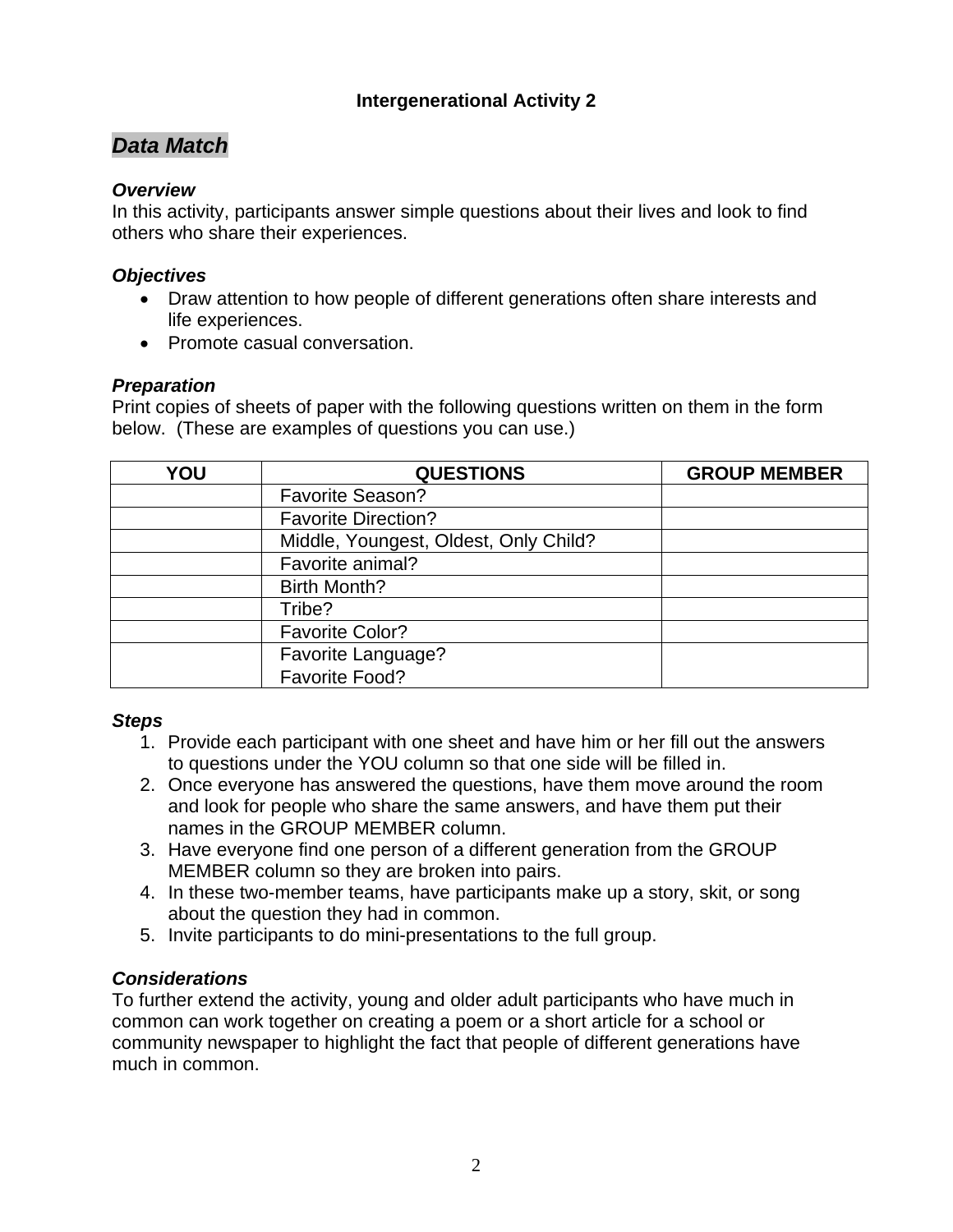# *Concentric Circles*

"Everything I know I learned by listening and watching." *Vernon Cooper, LUMBEE* 

### *Overview*

This activity allows young and old participants to have a series of brief one-on-one discussions in which they share experiences and feelings on a variety of topics.

### *Objectives*

- Build rapport between young people and older adults.
- Develop participant recognition and appreciation of other people's experiences.

### *Steps*

- 1. Arrange the chairs in two concentric circles, with chairs from the inner and outer circles facing each other.
- 2. Ask the older half of the participants to sit in the inner circle and the younger half to sit in the outer one facing them. Everyone should have a partner.
- 3. Ask a question for each pair to discuss. When they've had just enough time for each partner to speak (usually about 3-4 minutes) ask either the younger participants or the older participants to move one seat to the right. Now everyone has a new partner. Ask a new question. Continue this for at least four rounds.

# *Reflective Questions:*

- 1. What makes you proud to be Native American?
- 2. What do you most want to learn about Native American culture?
- 3. What are you most eager to learn about from people in other age groups?
- 4. What is the most important thing an elder has taught you?
- 5. What is the most important thing a young person has taught you?
- 6. What is your favorite childhood memory?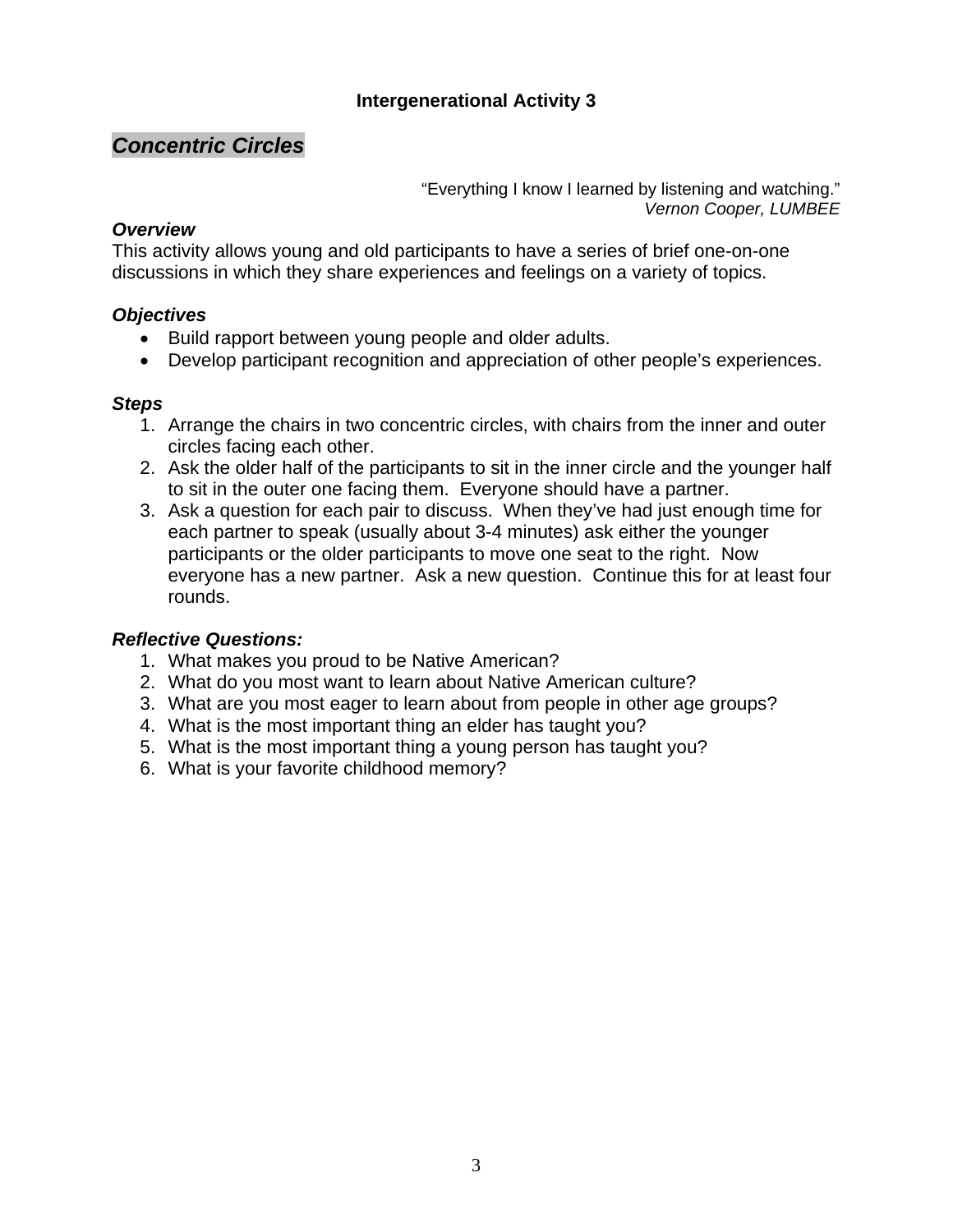# *Two Truths and a Could Be*

### *Overview*

"Two Truths and a Could Be" provides an intergenerational group of participants with a fun, non-pressured way to introduce them and meet others.

### *Objectives*

• Facilitate discussion between people who are at first strangers to each other.

### *Steps*

- 1. Create intergenerational pairings or small groups of up to four participants.
- 2. Inform participants that they are to come up with three statements about themselves; two are to be truths, and one is to be something that did not take place, but just as well could have.
- 3. Each person gets a turn saying their three statements, followed by a period in which their partner(s) have to guess which of the three statements is a "could be."
- 4. Reconvening in a large group, ask participants how well they did distinguishing between fact and a "could be." Invite participants to share particularly interesting or funny occurrences with the larger group.

### *Considerations*

Some of the younger participants may have reluctance to participate in this activity; perhaps due to shyness and perhaps due to not having ideas about what to say. As facilitator for the activity, one way to help is to demonstrate the activity.

To model the process, present very different types of information (e.g., I had a dog named Speed Bump when I was a kid; I am a champion hoop dancer (jingle dress dancer); I met the President of the United States last year.) Invite the group to guess which statement is the "could be."

This activity also presents an opportunity to have a conversation about the ethics of not telling the truth.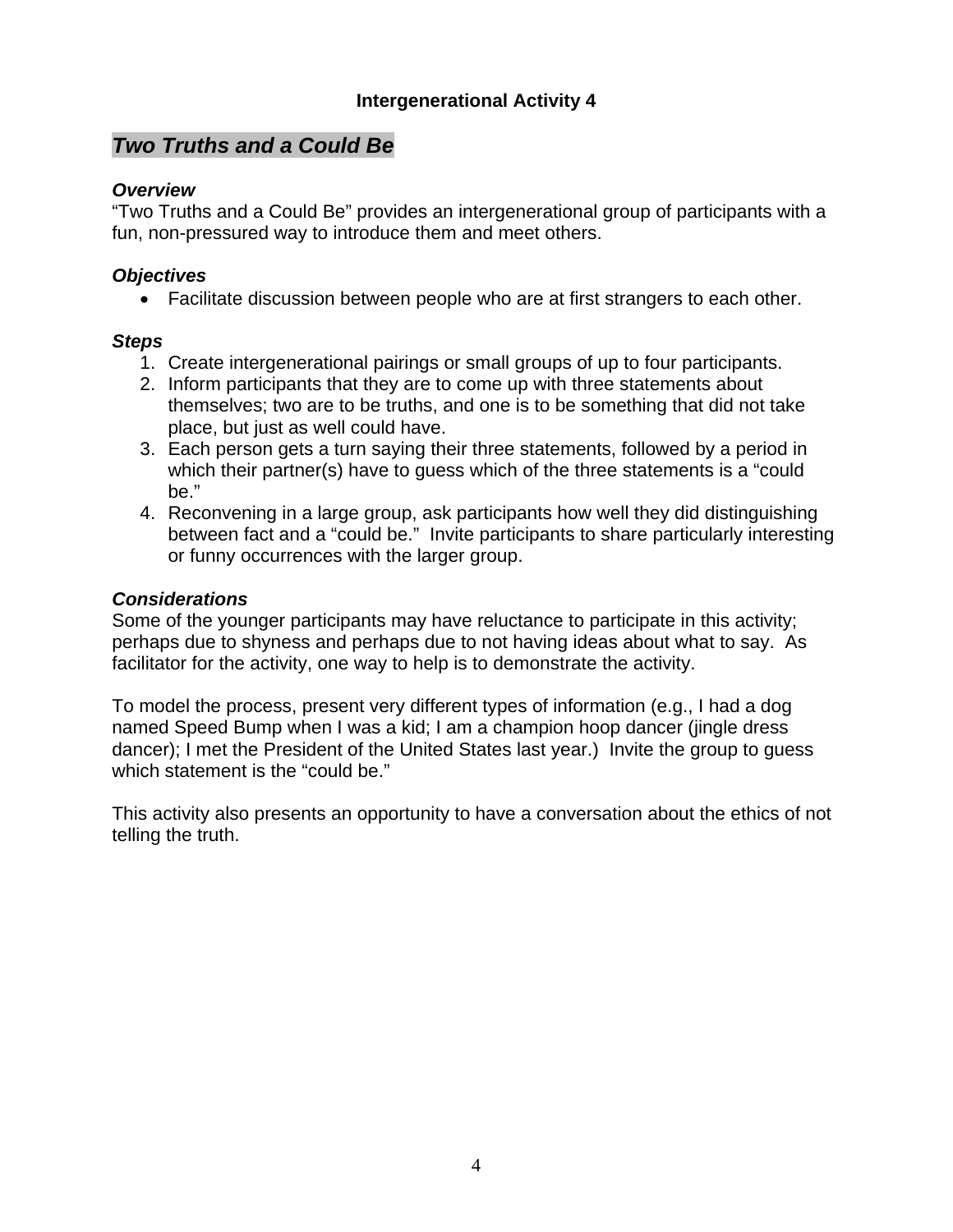# *Circle of life*

# *Overview*

In this activity participants share their feelings about their own age and aging in general.

# *Objectives*

- Elicit participants' perceptions about aging.
- Stimulate dialogue about age-related issues.

# *Steps*

- 1. Ask everybody (participants, staff, volunteers, etc.) to place themselves in a circle facing inward, from the oldest to the youngest member of the group. Start with the oldest participant standing by the next oldest, and so forth, until the youngest participant is standing directly beside the oldest participant. (To add an element of difficulty, have people find their places in the circle without saying a word to each other.)
- 2. Taking turns, have each person state their age and state a strength associated with their age.
- 3. Now, invite participants to find a new place in the circle, but this time, suggest they may move in the circle to the age they would like to be. Verbal interaction is encouraged.
- 4. Taking turns, have each person state their desired age and why they chose to be that age.

# *Reflective Questions*

- 1. What does it mean to be that age?
- 2. What are some of the benefits of your "new" age?
- 3. What are some of the limitations of your "new" age?
- 4. Is there anything you think you could do at that age that you can't do now? If so, what?
- 5. How can physical cues be accurate or inaccurate in judging someone's age?

# *Considerations*

One theme that usually comes out in this activity is that each age has its advantages and disadvantages. In other words, no one age group is inherently better or worse than other age groups. Another powerful theme is how there are similarities across age groups, such as how we all enjoy socializing with other people.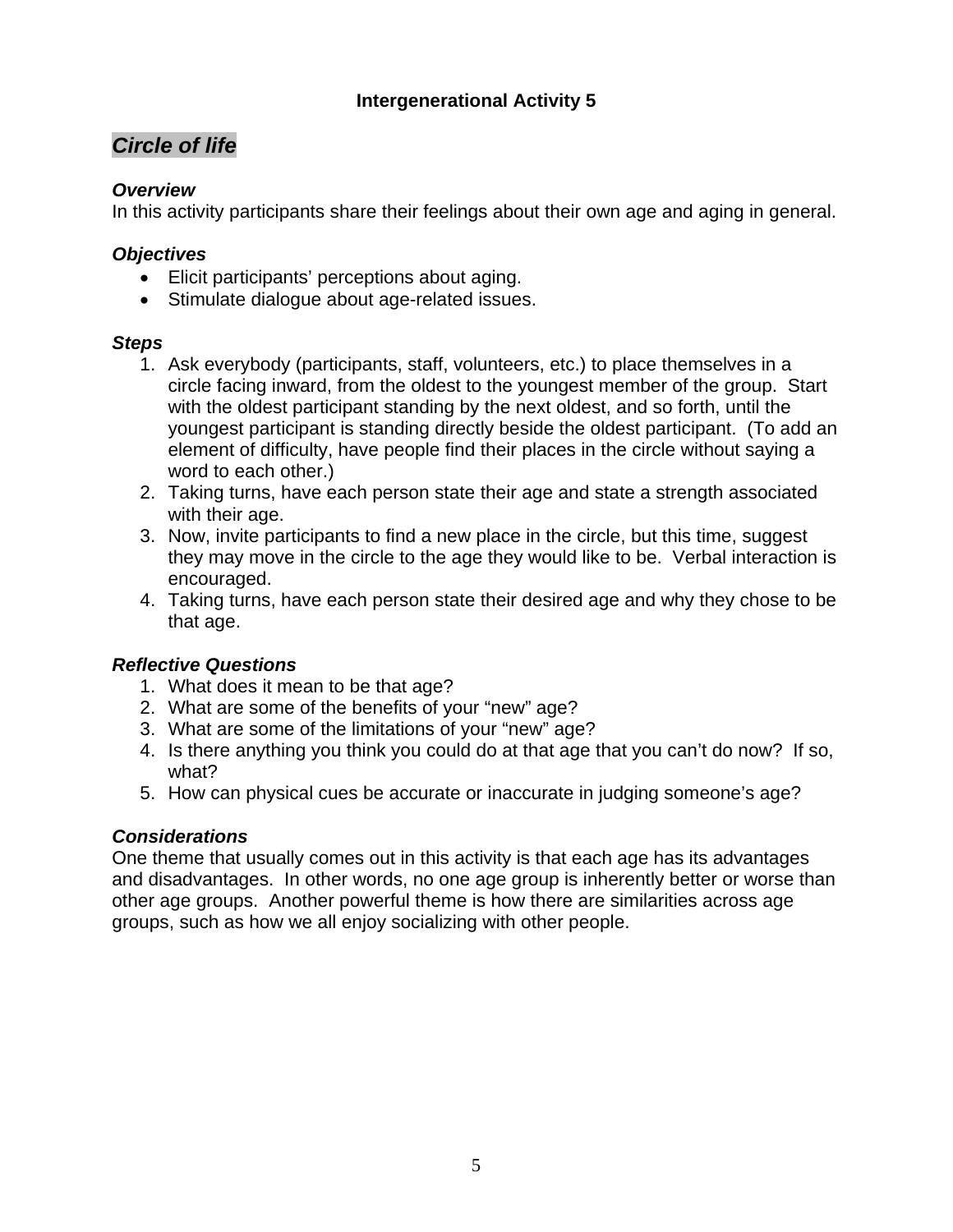# *Did You Ever……?*

# *Overview*

This is a game in which young people and older adults share an assortment of personal experiences. This activity can work with children as young as five years of age and with a wide range of adults, as long as they are willing and able to share all sorts of memories.

# *Objectives*

• Stimulate young people and older adults to remember and share memories.

# *Steps*

- 1. Asking, "Tell me about your life," is usually a little too broad to evoke memories. Instead, choose one of the topic's below, or create your own specific topic.
- 2. Each person in a group tells a true story about one of the topics below. These stories should be in as much detail as possible. Remember the incident like a movie in your head, and explain what you see one step at a time: what happened, what you thought, and what you felt before, during, and after. If they don't come up with specific, real memories on a certain topic, encourage them to make a story up. Tell the story as if it really happened.

# *Here are some topic ideas:*

Did you ever?

- Go to a pow-wow?
- Pick sweet grass or sage?
- Go fishing?
- Learn something from an elder?
- Learn something from a child?
- Sleep in a tipi or wigwam?
- Go swimming?
- Go berry or vegetable picking?
- See a buffalo, moose, or bear?
- Make fry bread?
- Sing at a drum?

# *Reflective Questions*

- 1. Did you learn something new from this activity?
- 2. What was the most surprising thing you learned today?
- 3. Did you hear anything that made you laugh? If yes, what?
- 4. How would you feel if some of the things you learned about happened to you?

# *Considerations*

Both children and adults are likely to have memories from different times. To stimulate more sharing, ask them the following "reflective questions":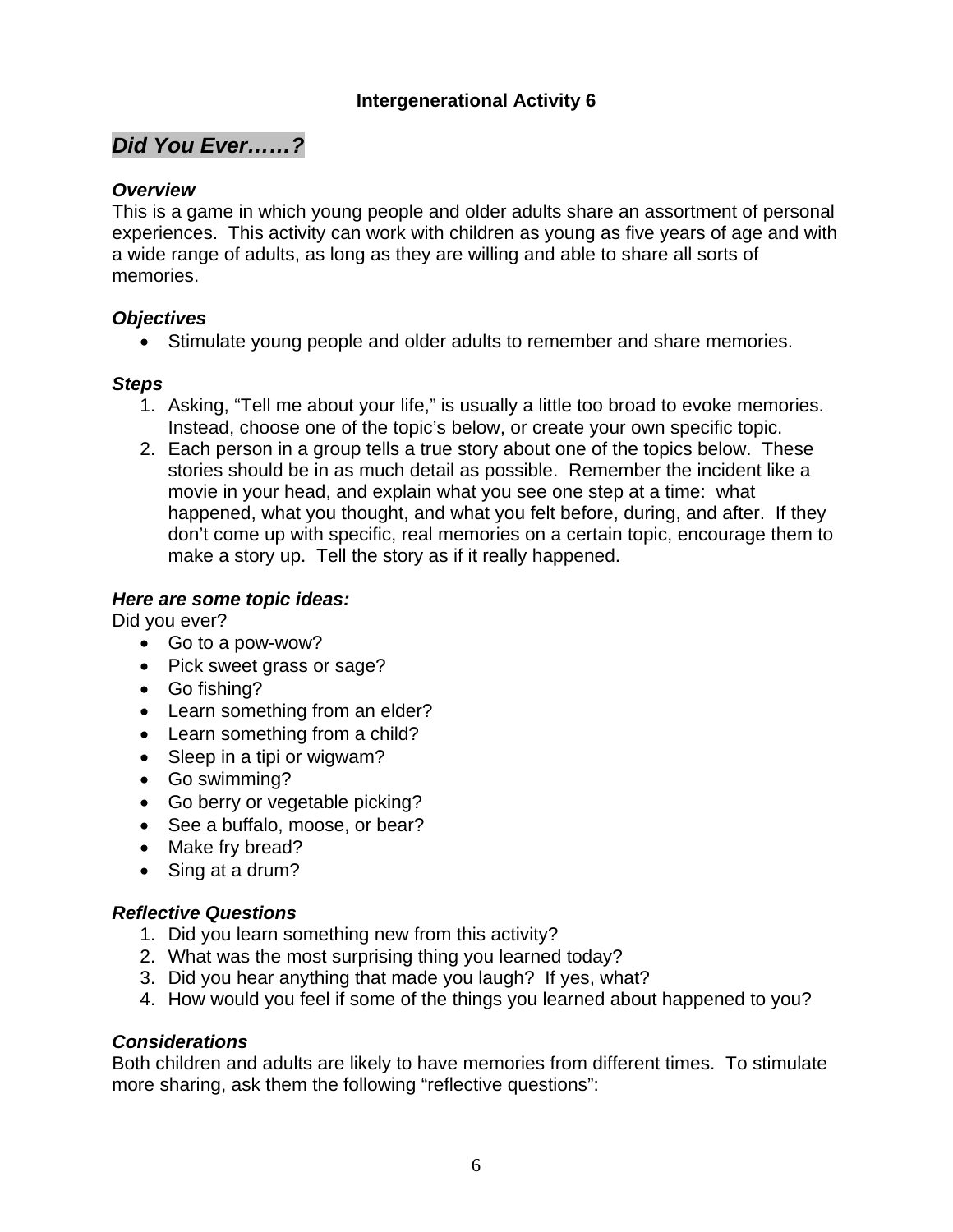# *Quotes*

"I have seen that in any great undertaking it is not enough for a man to depend simply upon himself." Lone Man (Isna-la-wica)

"There can never be peace between nations until there is first known that true peace which is within the souls of men." Black Elk

# *Overview*

This activity brings people together to share their conceptions about Native American values.

### *Materials/Resources*

- Poster size paper
- Markers
- Tape

### *Steps*

- 1. Divide the participants into small intergenerational groups. The number of groups depends on the total of participants.
- 2. Ask each group to select one word from the list provided below or collectively identify an alternate word not shown in the list that is significant to all of them.

| <b>Suggested Words</b> |               |
|------------------------|---------------|
| Earth                  | Strength      |
| Sky                    | Wisdom        |
| Animals                | Understanding |
| Respect                | <b>Beauty</b> |
| Honor                  | Courage       |

- 3. Have each group create a meaningful and powerful, one-sentence quote based on the word they've selected and write it on poster-sized paper. Have each small group select a spokesperson.
- 4. Reconvene in a large group, and have the spokesperson from each small group hold up and recite their quotes, also sharing some of the meaningful highlights from their group discussion.
- 5. In the large group discuss how to sequence all the quotes in an order that flows together.
- 6. Gather the group together in a circle and ask the oldest participant to read the integrated quote from the heart. Going clockwise, ask each of the other participants to also recite the quote from the heart as well until the circle is complete.

# *Considerations*

Encourage adults to resist the temptation to take over the exercise, and be sure to encourage the children/youth to participate actively.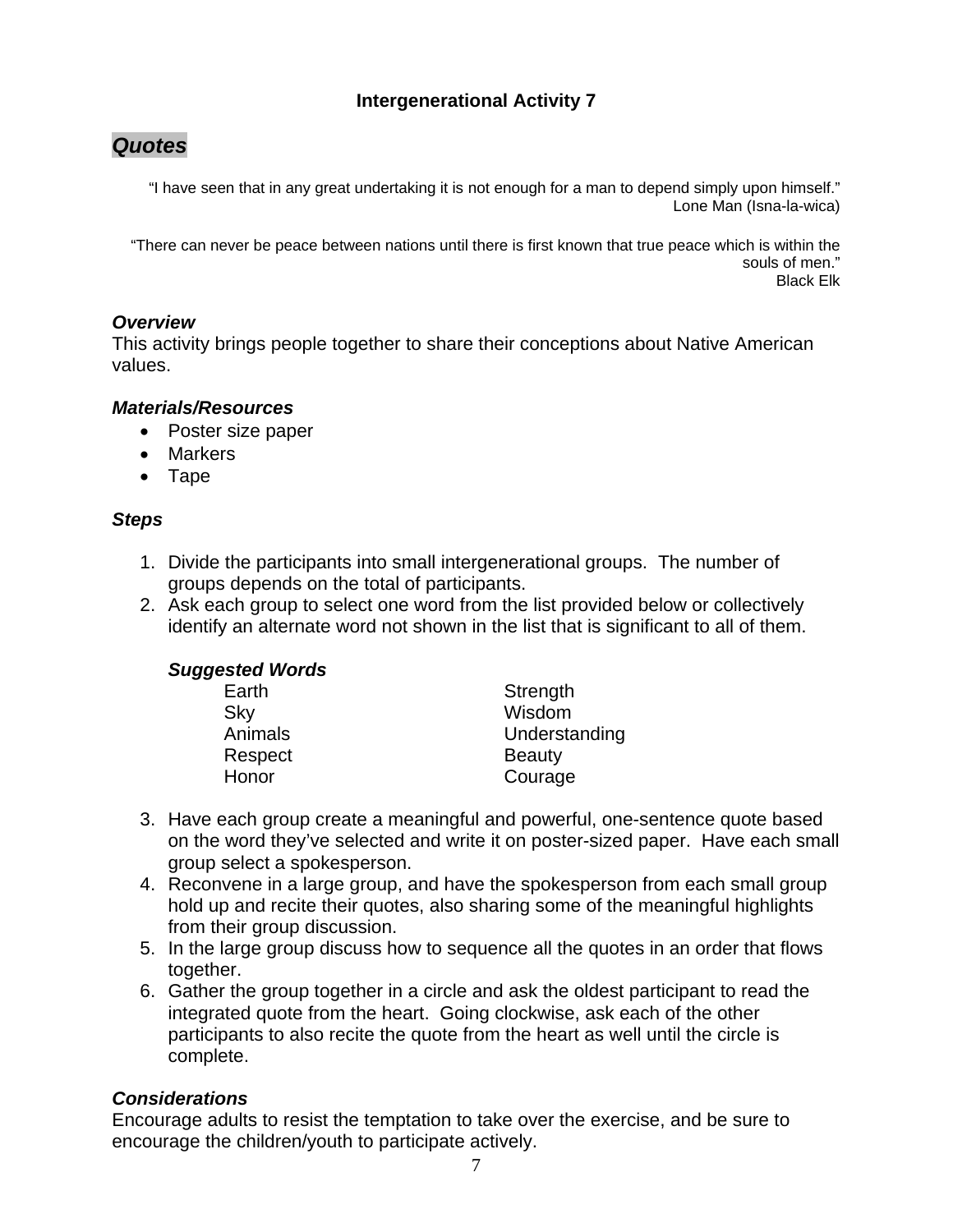# *Awensi (Animal) Bingo*

### *Overview*

Awensi (Animal) Bingo not only encourages intergenerational sharing, but is also a way to bring languages to people in a fun, entertaining way. We have included the words for various animals in both Ojibwe and Dakota; however, the activity can be adapted to introduce words of any language.

#### *Steps*

- 1. Find the Animal Bingo cards, Forrest Animal Cards, and instructions at [www.bogglesworld.com](http://www.bogglesworld.com/).
- 2. Practice using Dakota and Ojibwe words for the following 12 animals. These words can be displayed in front of the room or just read out loud to the best of your ability.

#### *Dakota Vocabulary on Animals for Animal Bingo*

| Porcupine | pahin      |
|-----------|------------|
|           | maka       |
|           | wica       |
|           | mastincala |
|           | chapa      |
|           | sungidan   |
|           | mahto      |
|           | tahca      |
|           | tа         |
|           | sunkmanitu |
|           | hihan      |
|           | zica       |
|           |            |

### *Ojibwe Vocabulary on Animals for Animal Bingo*

| gaag          |
|---------------|
| zhigaag       |
| esiban        |
| waabooz       |
| amik          |
| waagosh       |
| makwa         |
| waawaashkeshi |
| mooz          |
| ma'iingan     |
| gookooko'oo   |
| ajidamoo      |
|               |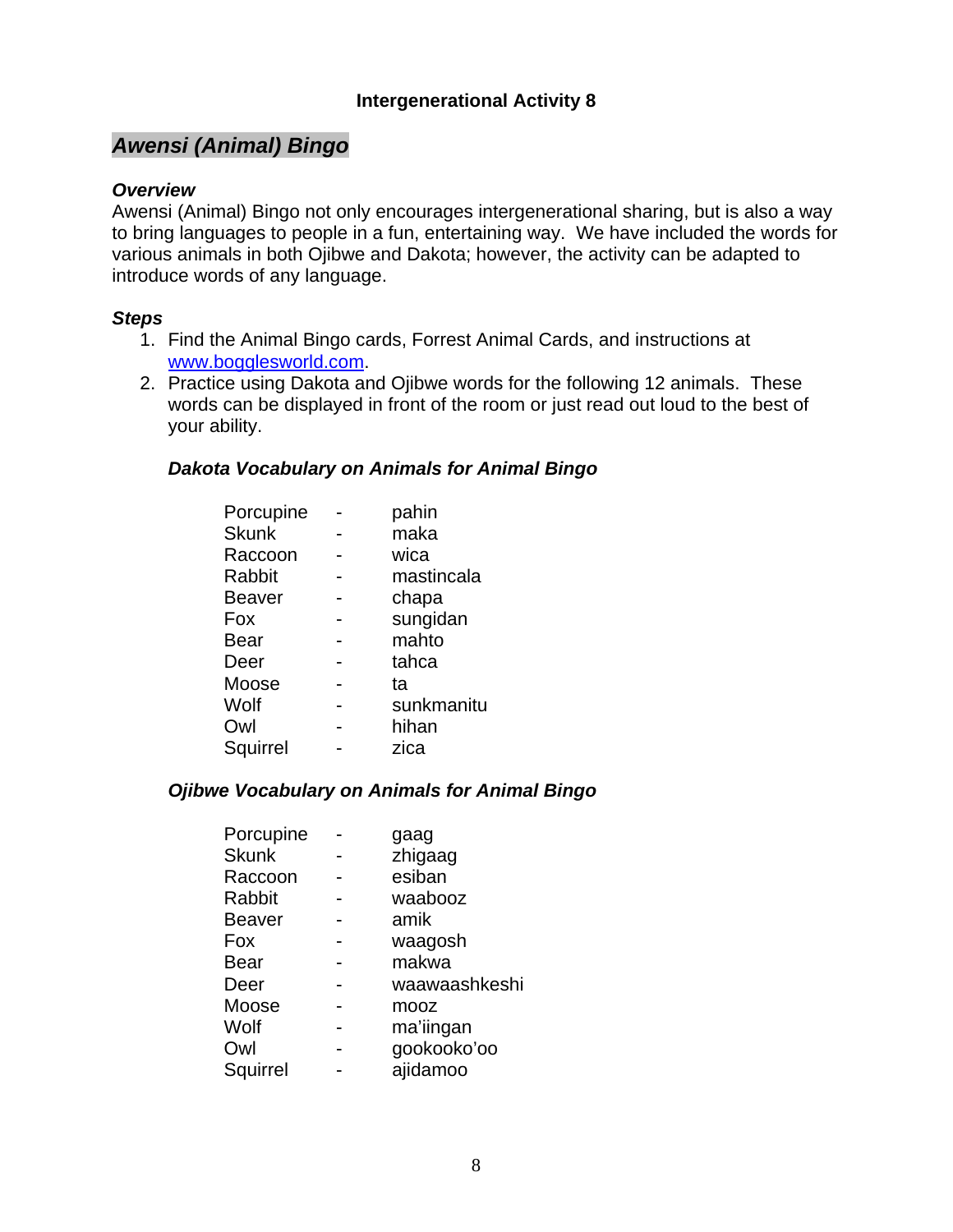- 3. Choose a Bingo caller. This person should be familiar with the language used in your community.
- 4. After the caller calls the animals, have the participants repeat the words as a group in the Language being learned. This gives everyone the opportunity to practice speaking the language of your community and culture.

# *Considerations*

This activity can be modified to teach and have fun with any language.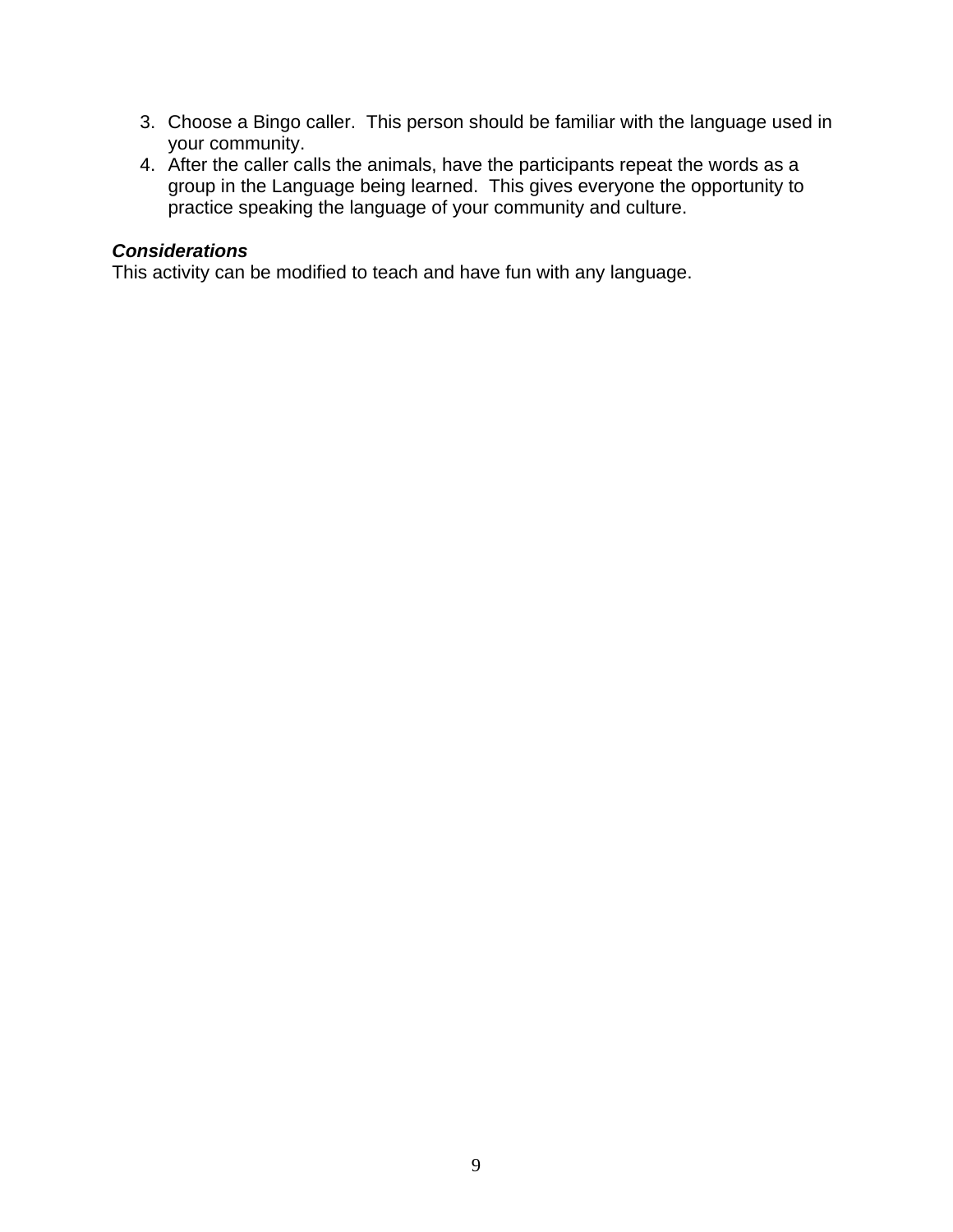# *Good Living*

### *Overview*

This activity brings young people and older adults together to share their conceptions about what it means to live a "good life."

### *Participant Requirements*

This activity is good for any sized intergenerational group, as long as participants are willing to share personal values and listen to those held by others.

### *Objective*

• Provide a venue in which a group of young people and older adults can openly and non-judgmentally discuss their values.

### *Materials/Resources*

- Paper
- Pencil
- Blackboard or poster paper

### *Steps*

1. Introduction: Read the following:

"There are many ways to live one's life. Many people look to spirituality for guidance in making decisions about how to behave. In our Native American culture, traditions represent values to live by. In this activity, we will ask you to work with others to create your own list of values to live by. Afterwards, you will share and discuss your ideas with each other."

- 2. Form intergenerational groups, each with three to eight participants.
- 3. Group discussion:

Have each group start with a general discussion about what it means to be a "good" or "respectful" person. Then, have each group write down their ideas about items individuals feel should be included in a listing of "values for good living." Instruct participants to list as many items as they see fit, as long as the majority of group members agree with each item.

4. Reconvene in a large group. One at a time, have groups present their lists and share some of the highlights from their discussion. (If desired, an additional step could be included in which the overall group attempts to develop an integrated list that reflects the input provided by the various groups.)

# *Considerations*

Encourage participants to think of all aspects of "good living."

This activity is likely to lead to a lively discussion of strongly held points of view. Ensure that the atmosphere remains open and that all participants feel comfortable about voicing their views.

For this project to work well in a public school setting, make sure to emphasize that this is a values clarification exercise rather than one of moral instruction.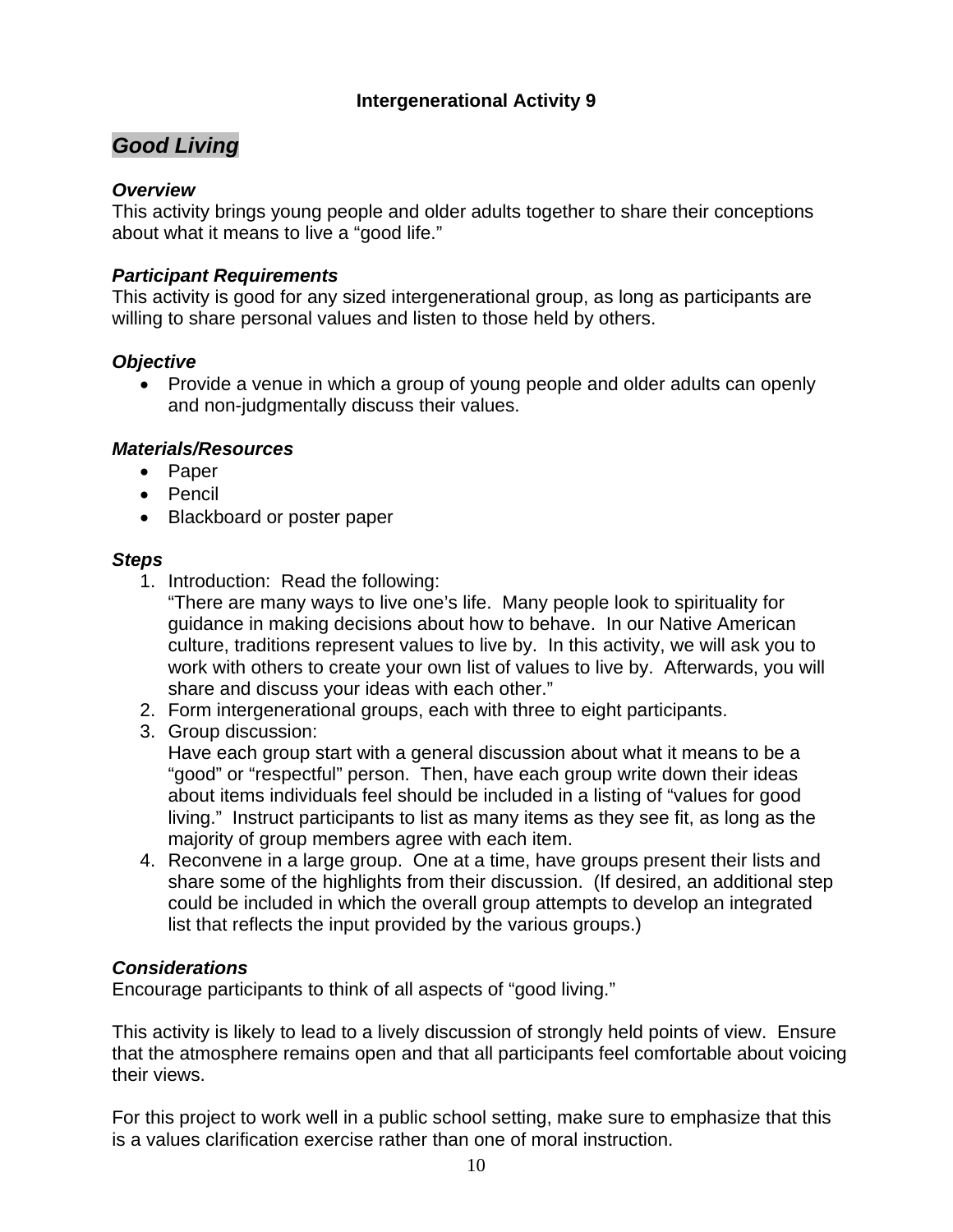# *Spelling Game*

### *Overview*

Whereas spelling bees are often competitive, this "spelling game" emphasizes teamwork.

### *Objectives*

• Provide participants with a fun opportunity to demonstrate intergenerational cooperation.

### *Steps*

- 1. Obtain four volunteers for a spelling team; two younger and two older from an intergenerational audience.
- 2. The facilitator asks the audience a broad question that relates to the themes of age, aging, or intergenerational relations in the Native American community such as, "Tell me a word that makes you think of Native Americans" or, "Tell me a word that describes activities that Native American people of different generations do together." Audience members should shout out words. The facilitator selects a word and gives the word to the spelling team.
- 3. The team should verbally spell the word, one person and one letter at a time. Once they have spelled the word, they should collectively shout out the word together.

Example: The word is pow wow.

- Person 1: P Person 2: O Person 3: W Person 4: W Person 1: O Person 2: W All: "POW WOW!"
- 4. Next, the spellers, as a group, make up a sentence using the word; one person, one word (not letter) at a time. Then, the group finishes by loudly repeating the sentence as a group.

This is done several times; one or two additional audience members may join the spellers. The facilitator asks the full group what the exercise is really about, guiding them to realize that it is not about accurate spelling or grammar, but rather about teamwork, collaboration, and trust.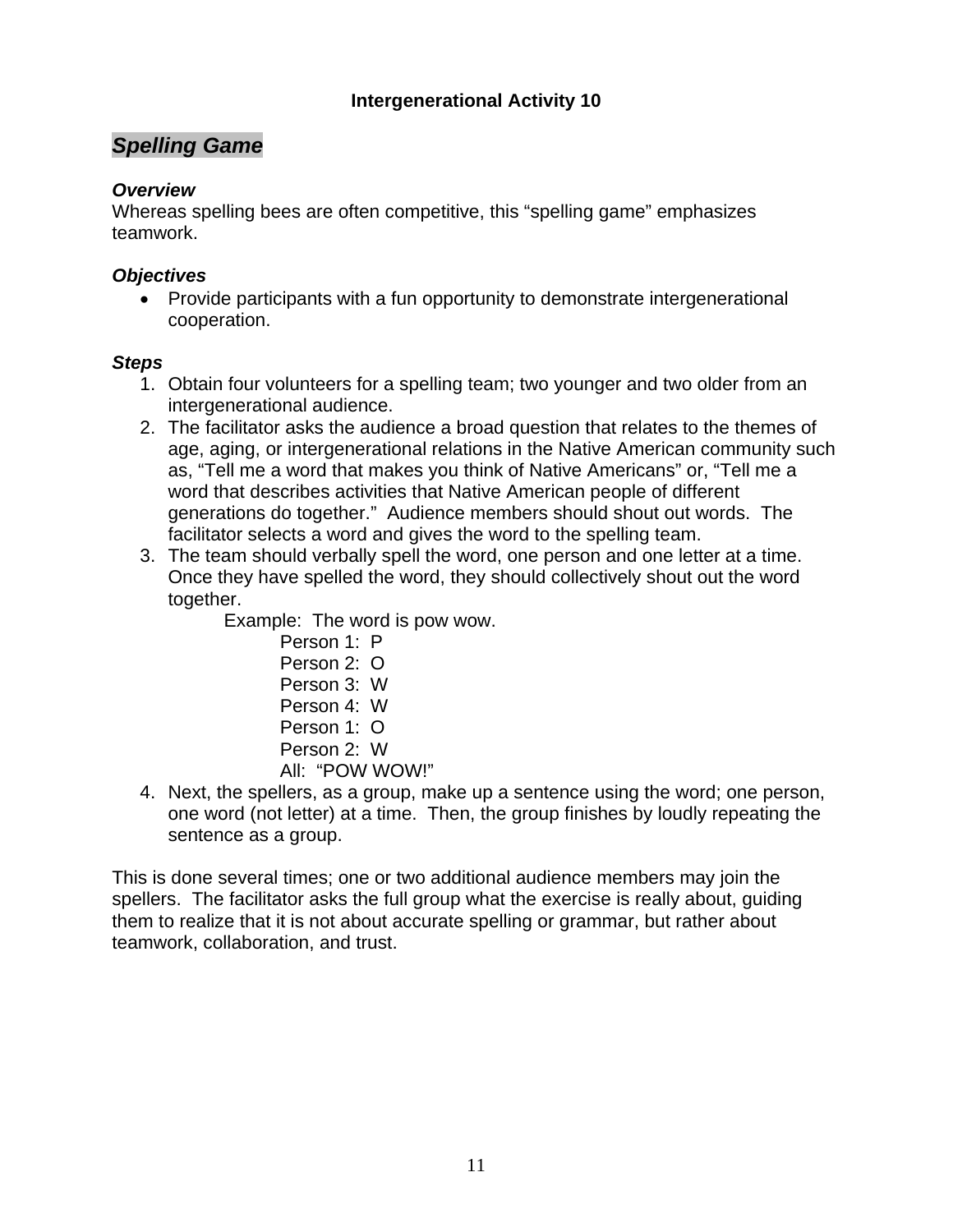# *Creative Writing*

# *Overview*

This is a creative writing activity in which younger and older participants share various experiences and perceptions with each other.

### *Objectives*

• Provide participants with a relaxed, fun way to learn about the ideas and feelings of members of another generation. They will practice their public speaking and creative writing skills.

### *Materials*

- A large sheet of paper
- A marker
- One piece of paper per person
- One pencil or pen per person

### *Steps*

1. Select a theme:

Either in a large group or several small intergenerational groups, have participants brainstorm a list of topics that have personal meaning and/or significance. Some examples are: pow wows, culture, relatives, seasons, life as a Native American, tribal life, and Native American ceremonies (sun dance, sweat lodge, big drum). Pick one using a simple majority vote. (Keep in mind, that not all participants will have an easy time writing, so make sure that the topic is one of interest to participants.)

2. Preliminary discussion:

Ask participants to describe the theme using ideas of things that they associate with it such as smells, foods, clothing, and events. Encourage participants of all ages to help one another write down their ideas. If necessary, ask prompting questions. For example, if the theme is "a pow wow" asks questions such as:

- a. What did your family do at the pow wow?
- b. In what ways has the meaning of pow wow changed for you over the years?
- c. What do you do during the pow wow?
- d. What is your favorite thing to eat at the pow wow? (Do you eat a lot of fried bread and wild rice soup?)
- e. What do you enjoy most about the dancing?
- f. Did you pay admission? Why or why not?

# *Develop an Acronym*

- 1. Give each group a sheet of paper and ask them to write the name of the theme in capital letters going down the left side of the paper.
- 2. Instruct the group to work together in figuring out a series of sentences, phrases, or words, each starting with one of the letters of the theme word, and reflecting a specific aspect of how the group feels about the theme. For example, if the theme were the "pow-wow," an example might look like this.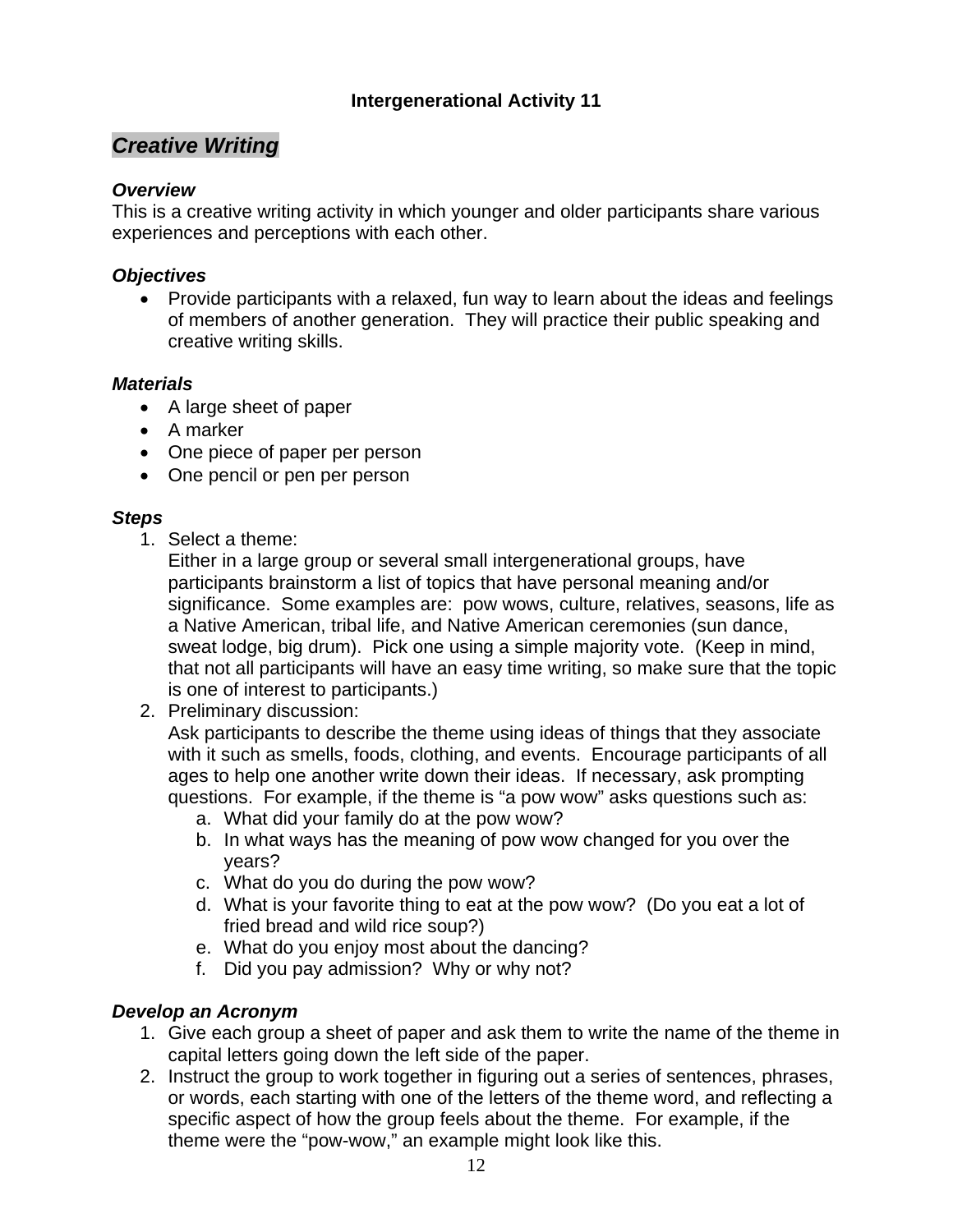### **POW WOW**

**P**ublic announcement **O**utdoors **W**ind blowing softly

**W**ords of wisdom and humor **O**-the circle of life **W**elcome feelings

- 3. Give the group fifteen minutes to work, and then ask a couple of people to share with the rest of the group.
- 4. Letter writing:

Ask participants to close their eyes and then say to them, "Imagine that it is the first day of \_\_\_\_\_\_\_\_\_\_\_\_\_\_\_ (the pow wow, spring, school, etc.) You leave your house and walk around outside. As you walk, you remember your favorite thing about the (pow wow, spring, school, etc.) You rush home to tell someone about it, but nobody is there. You decide to write a letter to someone in your family to tell them about how you are feeling. Write the letter now."

- 5. Hand out paper and pencil/pen to each participant, and give them twenty minutes to write.
- 6. When they are done, ask a couple of people to share their letters with their group or with the overall group.

### *Considerations*

A good way to help participants think of words to describe how they feel about an object or event is to bring pictures of these things. Participants can focus on a picture of powwow dancers, family, or flowers as a way to get them started.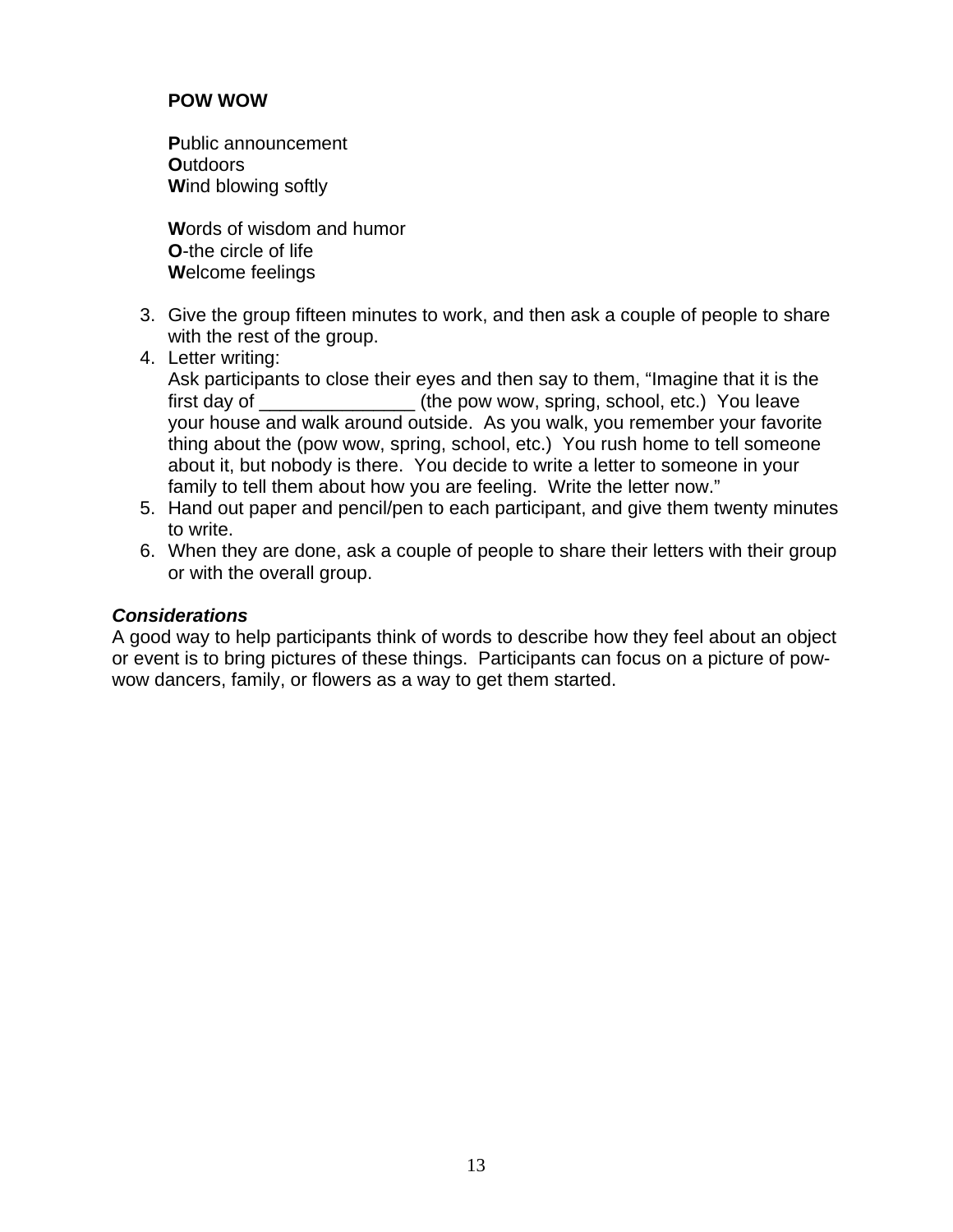# *Inter-Tribal Dance*

### *Overview*

This activity brings young people and older adults together in fun and celebration as they share their favorite dances with one another.

### *Participant Requirements*

A group of young people and a group of older adults knowledgeable of dances such as: fancy shawl, jingle, two step, boys fancy, men's and women's traditional, etc.

### *Objectives*

• Participants share the dances they know, learn new dances, and gain some insight into the cultural trends that have influenced others.

### *Materials/Resources*

- Music to dance to  $-$  on compact disc (CD), audio tape, drum group, or other format.
- Entertainment system to play the music

### *Steps*

1. Preparation:

 Find two groups: one of young people and one of older adults willing to be involved in a jointly planned, intergenerational dance event. Most participants should have knowledge of a dance form, be willing to share it with others, and be open to learning new dances.

- 2. Have members of each group (perhaps a subcommittee of group members) develop a plan to introduce their favorite dances to the other group. They should decide what music they need, how they will demonstrate the dance forms(s), and strategies they will use to teach their dances (e.g., taking learners through a progression of simple steps to more complex ones).
- 3. Have representatives of both groups meet and plan the joint dance event. Things to be worked out at this meeting include: determining which dance forms will be highlighted at the event (try to achieve balance between both groups' favorite dance forms), creating an agenda for the event, and establishing general plans for refreshments and decorations.
- 4. Have participants select a Master of Ceremonies who will say a few words at the beginning of the event, introduce the dance groups, and keep things on schedule. At the beginning and end of the event, this individual will thank everyone who has made the event possible, and throughout the dance, encourage all participants to try new dances.
- 5. Conducting the intertribal event. There are many ways to organize an intertribal dance event. Here is one way to introduce each dance or dance form. Have the group introducing/performing the dance do the following:
	- a. Say a few words to introduce a dance. Share any special social, cultural, or historical meanings associated with the dance or dance form.
	- b. Provide a brief demonstration of the dance form.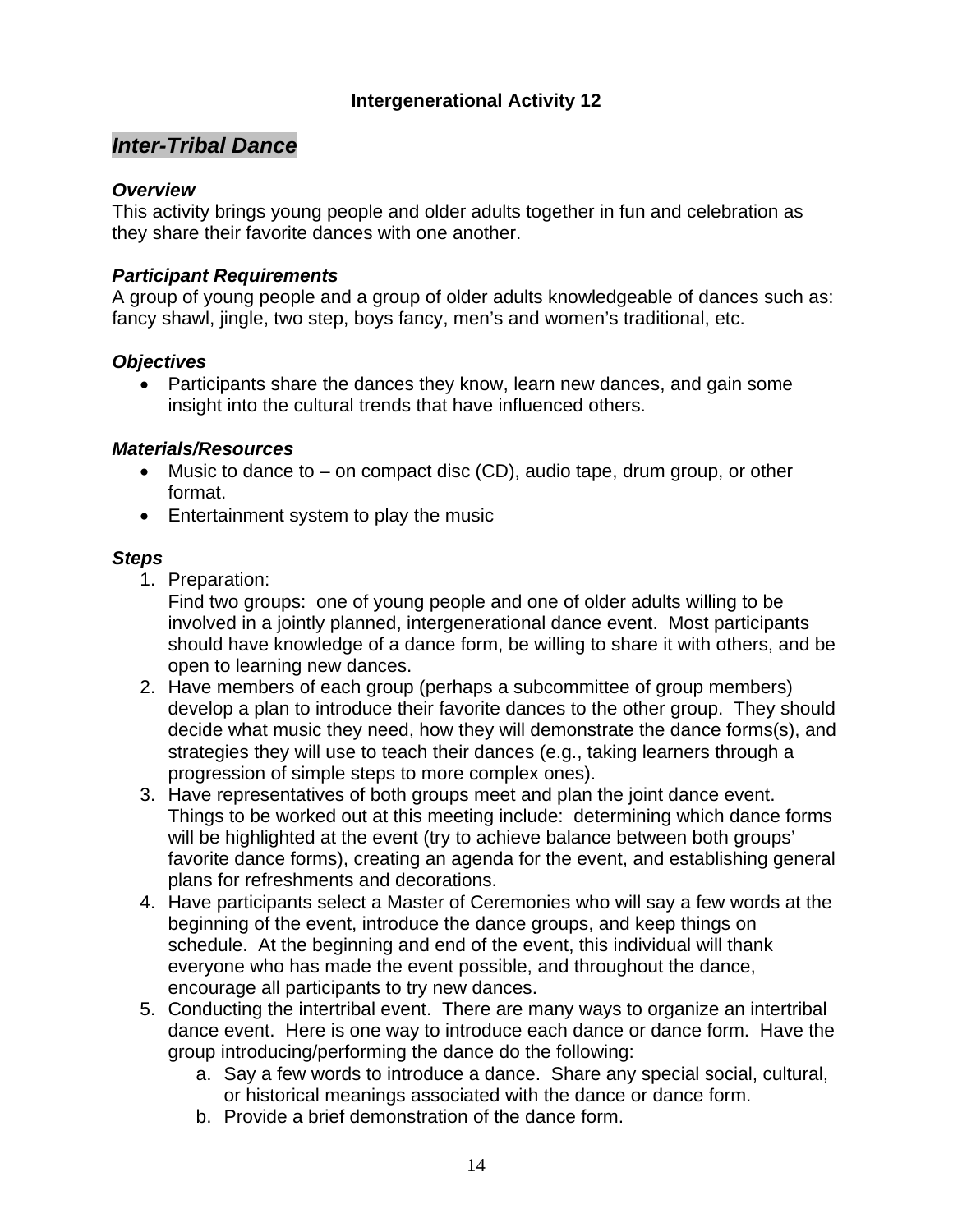- c. Provide instruction either in a large group or in small groups. If members of the audience are hesitant to try the dance, have members of the demonstrating group enter the audience and make personal requests for partners.
- d. If everyone is picking up the dance nicely, provide some time (at least the length of a song) for people to enjoy the dance.
- 6. Optional: Include some dances to teach the overall group (e.g., intertribal, jingle, men's bussel.)

### *Considerations*

A successful intertribal event does not have to be a one-time event. One way to build upon an intergenerational group's enthusiasm for dance exchange is to plan intergenerational dance performances for community and other public events. If the group is very ambitious, consider establishing an "intergenerational dance troupe." To make the troupe idea a reality, however, it will help to have one institution: school, community center, senior citizens organization, take the lead with a head male or female dancer, floor director, dance leaders, and a intergenerational committee, all highly committed to this vision and program.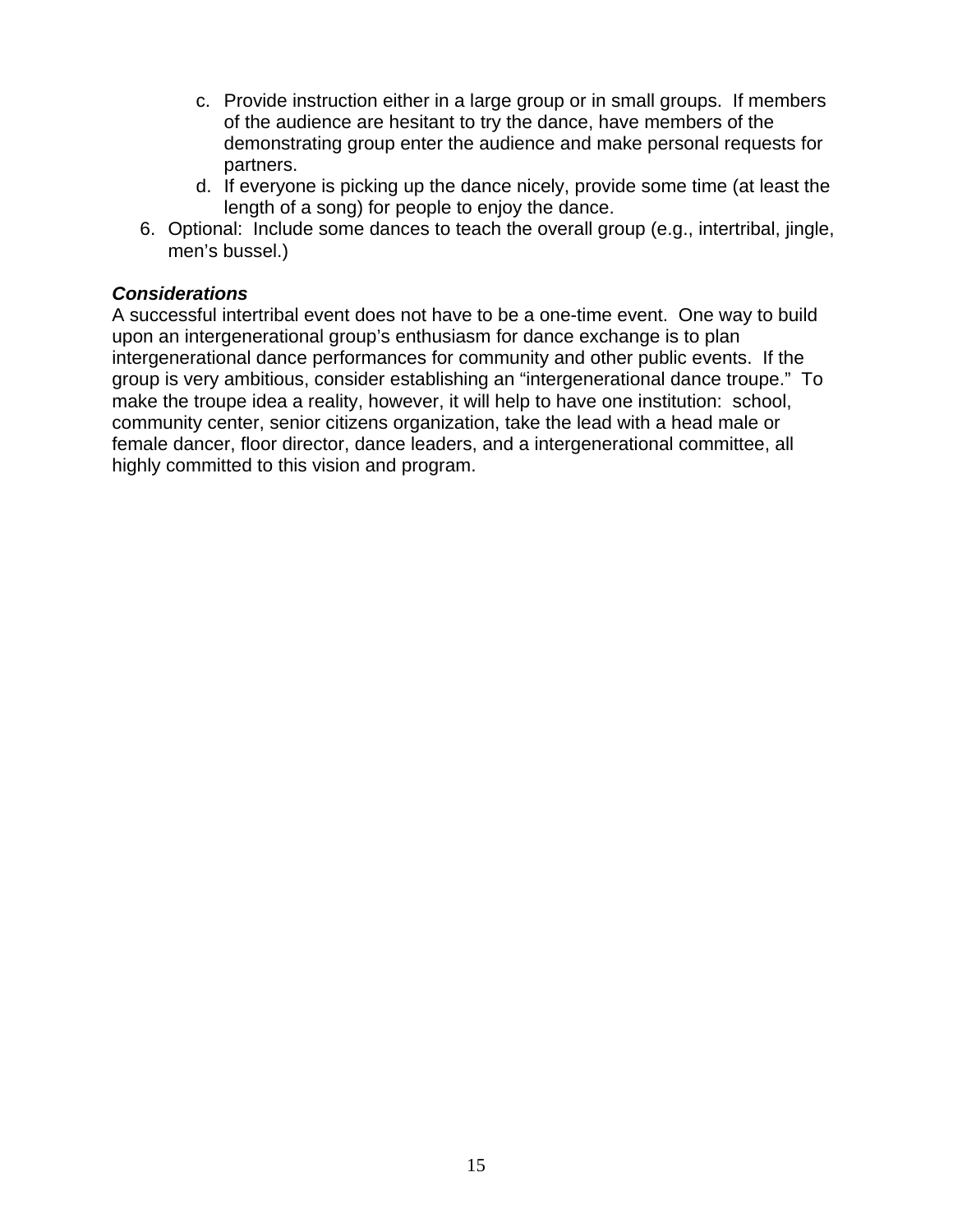# *Discussions and Deliberation*

#### *Overview*

In this activity, youth and older adults participate in an open discussion and deliberate on issues that are of common concern. Through adopting a format of deliberation, rather than a debate or mere dialogue, participants will learn more about the issue and have the opportunity to consider solutions from an intergenerational perspective.

#### *Participant Requirements*

Ideally, have a minimum of 12 participants. This activity is best suited for older youth (14 – 18 years old) due to the mature nature of many of the current issues.

### *Objectives*

- Educate participants about current issues.
- Strengthen participants' critical thinking and discussion skills.
- Encourage participants to become less judgmental about the ways in which people of other generations feel about controversial topics.

### *Materials/Resources*

- Chairs
- Flip chart on adjustable easel
- Markers
- Photocopies of two to three articles or information sheets about the topic selected

### *Steps*

1. Preparation:

Before the group meets, select a topic for the deliberation. Selection can be made by providing all participants with a ballot containing topic options and asking them to select three that interest them.

Some examples of topics that work well are: sovereignty, land seizures, sacred sites, mascots, alcoholism, affirmative action, immigration, the death penalty, violence in the media, Indian education, diabetes, gang activity, teen pregnancy, elders, foster care, Native Cultural traditions, language, environment, global warming, and racism. Note that these are larger issues rather than current events that are tied to a single news item.

For the topic that receives the most votes, the facilitator locates two to three articles and a fact sheet. The best materials will be ones that represent different views on the same issue. A good set of sources would include an objective statistical source, and two editorials or sources that are clearly arguing one side of the issue, so as to provide both pro and con perspectives. Distribute these sources to participants in advance, but bring copies for people who forget theirs at home.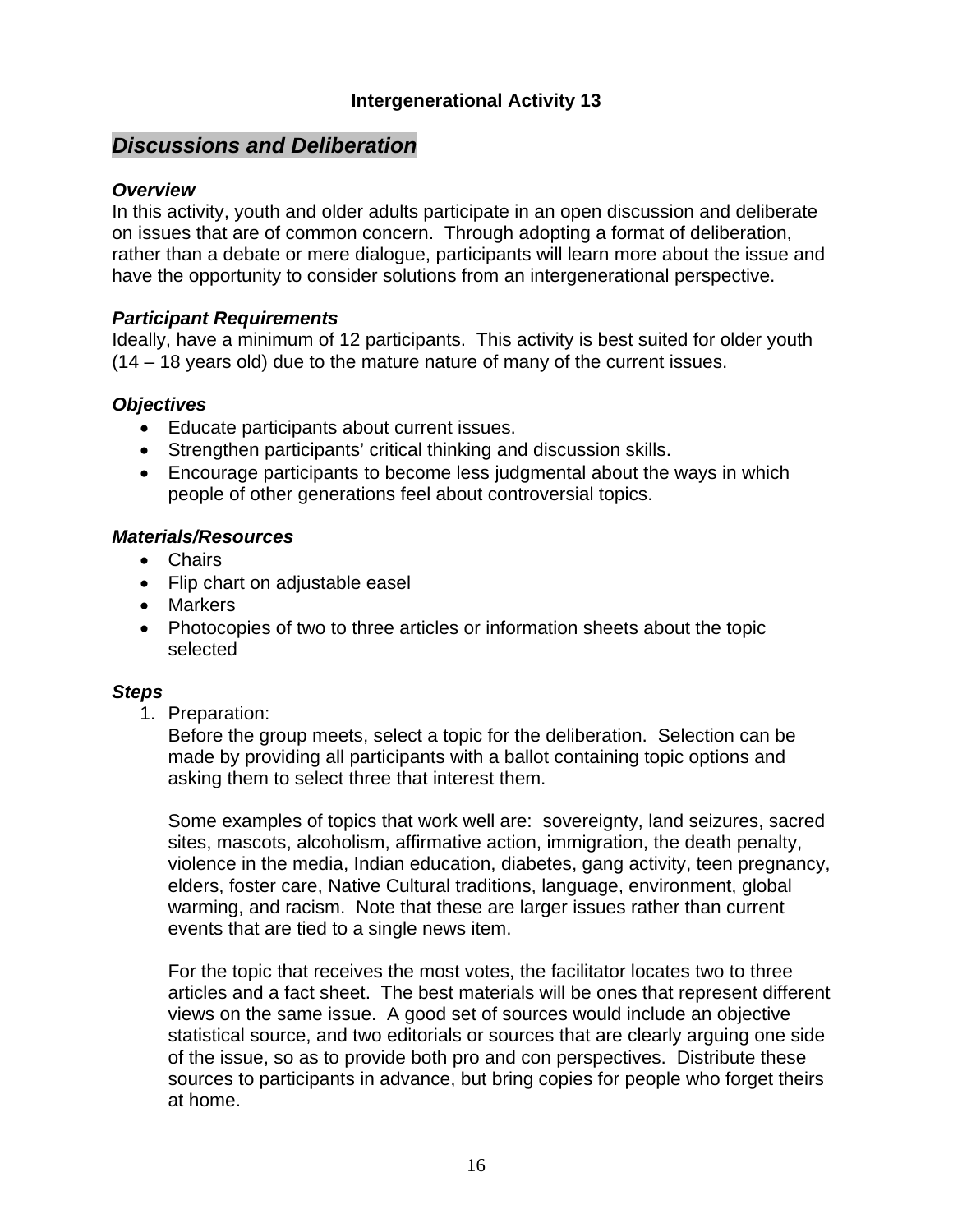2. Introductions and procedure:

Seat the entire group in a large circle, and ask one member of the group to volunteer as the recorder. (Place the flip chart beside the volunteer so that they can take notes for the group.) Ask participants to take out the reading, so they can reference them during the discussion.

- 3. Introduce yourself, and explain to the group that the discussion is designed to be open and friendly. Participants need to show respect to one another by:
	- a. Criticizing the comment, not the person.
	- b. Listening when someone else is speaking. Limit "side-bar" conversation
	- c. Being patient. Don't interrupt the speaker.
	- d. Keeping what is discussed private. People should feel comfortable sharing personal experiences without worrying that others will share these stories with strangers.
- 4. Ask all the members of the group to introduce themselves and say why they think the selected topic is an important one to discuss.
- 5. Deliberation:

Lead the group discussion. Structure the discussion around the various perspectives on the topic. This is possible by preparing questions in advance that are both general and specific to the sources for the topic. Good questions include:

- a. What are the different viewpoints that people have about this topic?
- b. What are the arguments for/against this issue?
- c. What do opponents/supporters feel is the problem behind this issue?
- d. Why is this issue important today? Why wasn't it a problem in the past? (Or, was it an issue in the past, and how was it dealt with or not dealt with then?)
- e. Where do you stand on this issue?
- f. What accounts for the different ways that people think about this topic?
- g. What do you think about the statement that the author of the article made regarding \_\_\_\_\_\_\_\_\_\_\_? (Optional)
- h. How would a supporter/critic of this issue respond to the criticism given by \_\_\_\_\_\_\_\_\_\_\_? (Optional)
- 6. During this discussion, make sure to encourage all age groups to contribute. This discussion should be at least 45 minutes to one hour to allow for a thorough discussion. After the group has discussed the issue, have them begin to look at a workable solution. It is important to keep in mind that the best idea that comes from this deliberation may be a solution that only helps, but does not solve, the problem. Helpful questions include:
	- a. What are the different ways in which people think we should address this issue?
	- b. Do these different "solutions" have anything in common? Any shared beliefs about the problems?
	- c. Are there any workable solutions all participants could live with? (Many times, solutions involving education programs are ones that all sides can live with. The facilitator may want to point the group toward looking in this direction for a common direction that all can agree upon.)